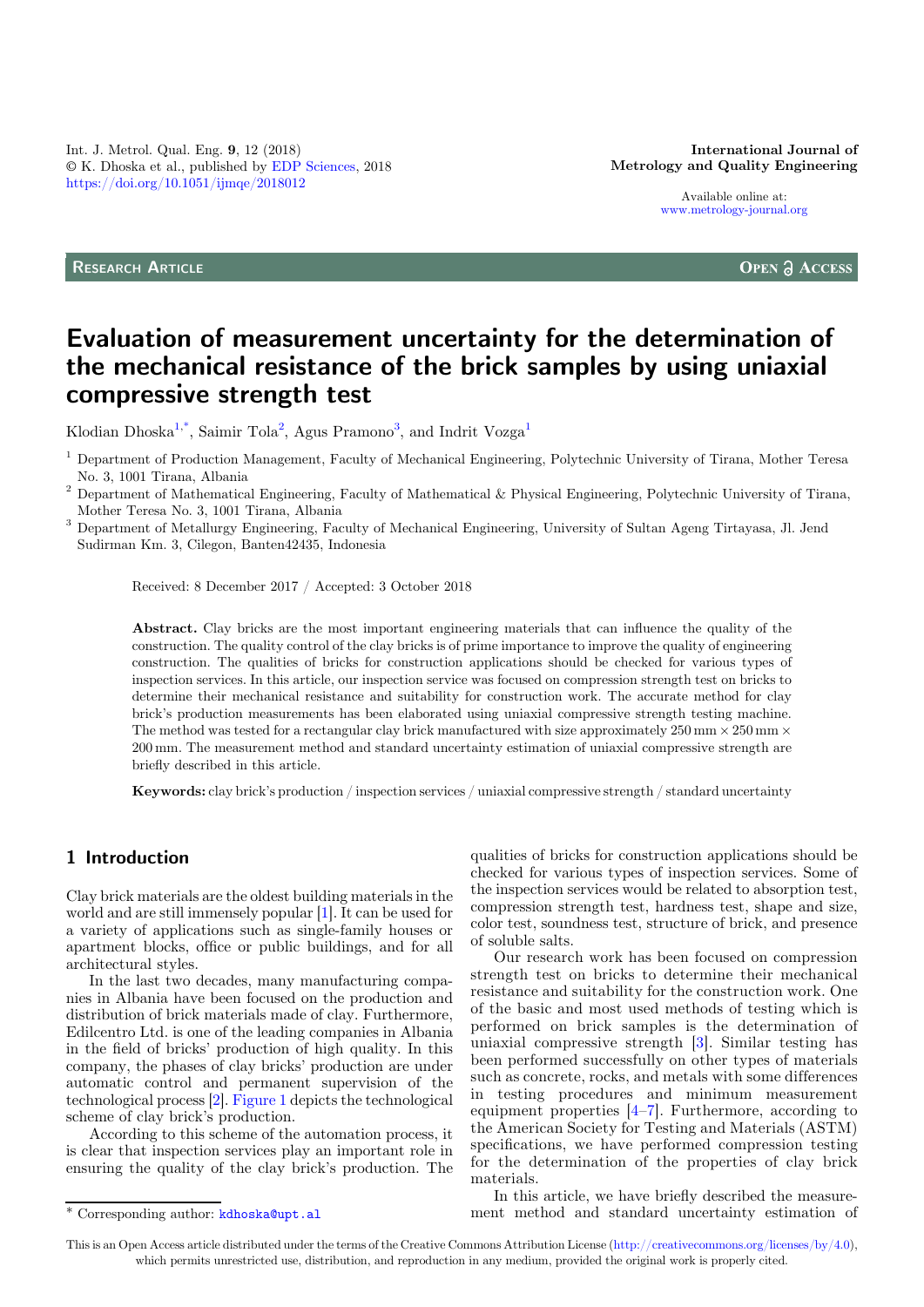<span id="page-1-0"></span>

Fig. 1. Technological scheme of clay brick's production.

measured uniaxial compressive strength which would depend on the force applied to the sample.

#### 2 Measurement method

The uniaxial compressive strength machine is located in the laboratory of the manufacturing company Edilcentro Ltd., Albania. The complete range of the uniaxial compression strength machine was designed to meet the demands of our laboratory as shown in [Figure 2](#page-2-0). Compressive load was applied in displacement control on clay bricks using MTS servo-hydraulic actuator. Load and displacement measurements were recorded in real time using a computer-based data acquisition system.

The measuring range of the uniaxial compression testing machine varied from 0 to 500 kN. The function of the uniaxial compression testing machine consists in applying the load to the surface area of materials that will be tested. The load frame provides the stability required for accurate test results. A small number of indirect compressive strength tests have been developed, primarily in order to allow in situ quality control testing of materials. The compression testing was performed according to ASTM and ISO specifications [\[5](#page-4-0)–[8\]](#page-4-0). In the present test set-up, 10 specimens of clay bricks were tested for determining their mechanical resistance. The manufactured clay bricks had approximate length, width, and height of 250, 250, and 200 mm, respectively.

In the measurements, the clay bricks were generally placed in-between two plates that distribute the applied load across the entire surface area of two opposite faces of the test sample and then the plates are pushed together by a uniaxial compressive testing machine. A compressed clay brick was usually shortened in the direction of the applied forces, and load measurements were recorded in real time using a computer-based data acquisition system. The uniaxial compressive strength of the test specimens was calculated by dividing the maximum compressive load on the specimen by the initial cross-sectional area. A compressive strength measurement and the surface area of each clay brick are given in [Table 1.](#page-2-0)

## 3 Uncertainty of uniaxial compressive strength

Uniaxial compressive strength is the quantity that is indirectly determined by the measurement which depends on the force applied to the sample. Sample stress  $\sigma$  of uniaxial compressive strength is evaluated as the ratio of maximum applied force  $F_{\text{max}}$  and sample cross-sectional area A in the beginning of the test according to equation (1).

$$
\sigma = \frac{F_{\text{max}}}{A}.\tag{1}
$$

In accordance with equation  $(1)$ , the measurement uncertainty of stress will depend uncertainty of the force and the uncertainty of cross-sectional area. A Guide to the Expression of Uncertainty in Measurement (GUM) has been used to establish the general rules for identifying sources of uncertainty and evaluating the measurement uncertainty [\[9](#page-4-0)]. Before starting an evaluation of uncertainty, the uniaxial compressive strength measurement model has been defined by taking into account influence sources of uncertainty which can be expressed as follows  $|9-12|$  $|9-12|$  $|9-12|$ :

$$
y = x + K_{F1} + K_{F2} + K_{F3} + K_{F4} + K_{F5} + K_{F6}
$$
  
+  $K_{F7} + K_A$ , (2)

where  $x$  is the measurement value of the uniaxial compressive strength,  $K_{F1}$  is the correction from calibration of uniaxial compressive strength machine,  $K_{F2}$  is the correction that arises from load application rate to sample test,  $K_{F3}$  is the correction that arises from the preservation condition effect on compression resistance of a sample,  $K_{\text{F4}}$ is the correction that arises from the effect of planarity on compression resistance of a sample,  $K_{\rm F5}$  is the correction with respect to the angle of the surface plane between the sides,  $K_{\text{F6}}$  is the correction that comes from sample centering,  $K_{\text{F7}}$  is the correction from reading of applied load, and  $K_A$  is the correction that arises from reading of the sample cross-sectional area.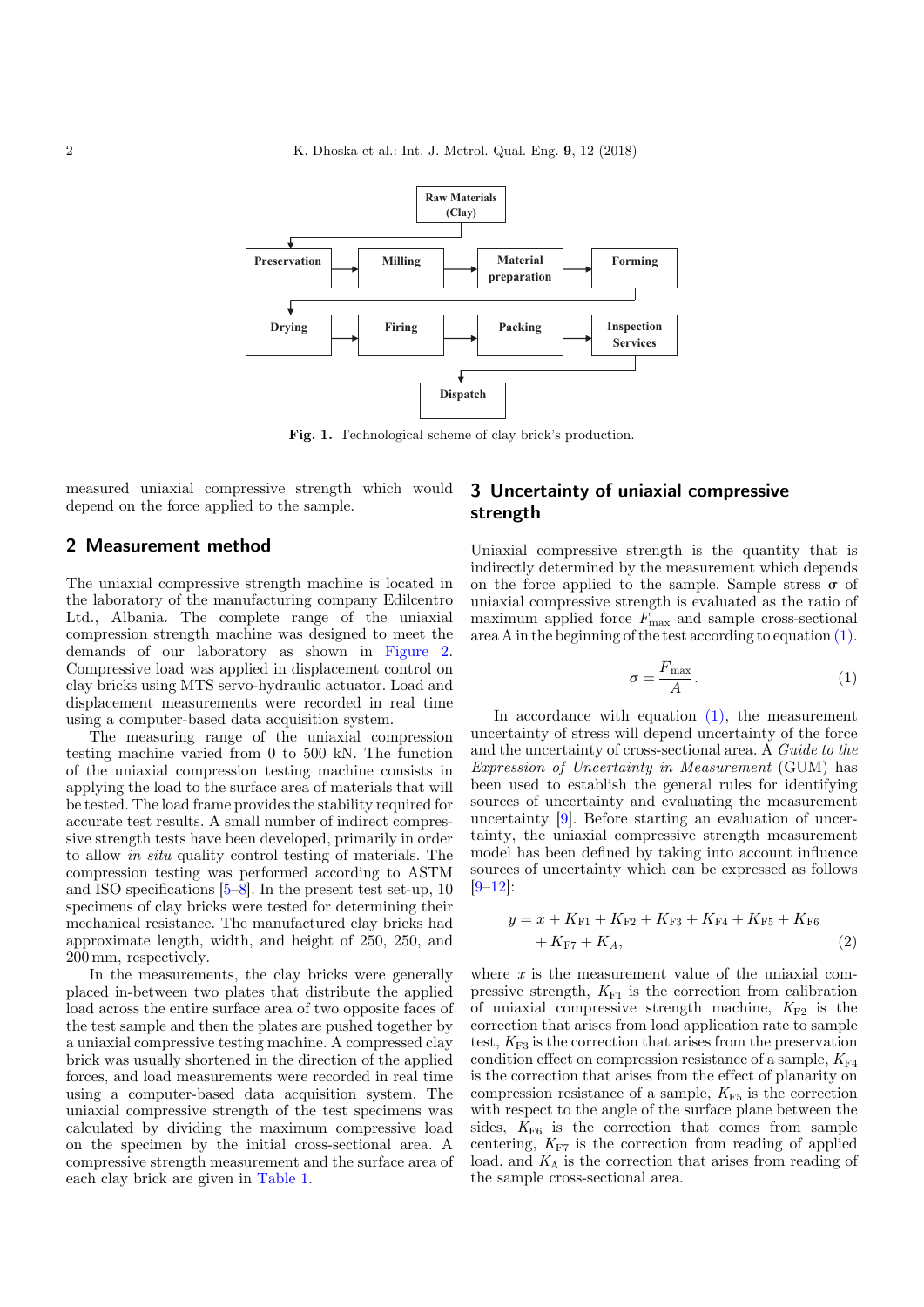<span id="page-2-0"></span>

Fig. 2. Test set-up for compression testing of clay brick.

Based on the law of propagation of uncertainty and uncertainty of input quantities, we can evaluate combined uncertainty as expressed below:

$$
u_c^2(y) = \sum_{i=1}^n \left(\frac{\mathrm{d}f}{\mathrm{d}x}\right)^2 \cdot u^2(x_i),\tag{3}
$$

where  $u(x_i)$  is the standard uncertainty of the input where  $F_{\text{max}}$  is the maximum applied force on the clay brick

| Measurement<br>No. | Force<br>(N) | Length<br>(mm) | Width<br>(mm) |
|--------------------|--------------|----------------|---------------|
| $\mathbf{1}$       | 138592.8     | 249            | 249           |
| $\overline{2}$     | 138865.2     | 250            | 250           |
| 3                  | 138048.0     | 250            | 249           |
| $\overline{4}$     | 138592.8     | 250            | 250           |
| 5                  | 138948.0     | 249            | 249           |
| 6                  | 138593.4     | 250            | 249           |
| 7                  | 138079.0     | 249            | 250           |
| 8                  | 138762.4     | 249            | 249           |
| 9                  | 138487.0     | 249            | 249           |
| 10                 | 138072.0     | 249            | 249           |

Table 1. Summary of test results on clay bricks.

According to the input quantities, the combined uncertainty could be expressed as follows:

$$
u_c^2(y) = c_1^2 \cdot u_{\text{F1}}^2 + c_2^2 \cdot u_{\text{F2}}^2 + c_3^2 \cdot u_{\text{F3}}^2 + c_4^3 \cdot u_{\text{F4}}^2 + c_5^2 \cdot u_{\text{F5}}^2
$$

$$
+ c_6^2 \cdot u_{\text{F6}}^2 + c_7^2 \cdot u_{\text{F7}}^2 + c_8^2 \cdot u_A^2, \tag{4}
$$

where  $u_{F1}$  is the calibration uncertainty of uniaxial compressive strength machine,  $u_{F2}$  is the uncertainty of the load application rate to sample test,  $u_{F3}$  is the uncertainty of the preservation condition effect on compression resistance of a sample,  $u_{F4}$  is the uncertainty of the effect of planarity on compression resistance of a sample,  $u_{\text{F5}}$  is the uncertainty with respect to the angle of the surface plane between the sides,  $u_{\text{F6}}$  is the uncertainty of sample centering,  $u_{F7}$  is the standard uncertainty of the reading of applied load, and  $u_{\text{F8}}$  is the standard uncertainty of the reading of sample cross-sectional area.

As the calibration uncertainty contribution, the specifications of the uniaxial compressive strength machine are used  $[8,9,13]$  $[8,9,13]$  $[8,9,13]$ :

$$
u_{F1} = \sqrt{\left(\frac{U_{F1}}{k}\right)^2 + \left(\frac{F_a}{\sqrt{3}}\right)^2},
$$
 (5)

where  $U_{\mathrm{F1}}$  is the expanded calibration uncertainty of the machine which corresponds to 250 N with a coverage factor  $k = 2$  and  $F_a$  is the test device scale which corresponds to 1000 N.

Since it was difficult to quantify more accurately the effect of load application rate on the sample test, we have assumed for simplification of the technical documents that evaluation of the uncertainty will be expressed as follows [\[6](#page-4-0),[11](#page-4-0)–[14\]](#page-4-0):

$$
u_{F2} = 2\% \cdot F_{\text{max}} = \frac{2}{100} \cdot F_{\text{max}},\tag{6}
$$

quantities and  $c_i = df/dx$  is the sensitivity coefficient. materials. We have used similar assumptions for the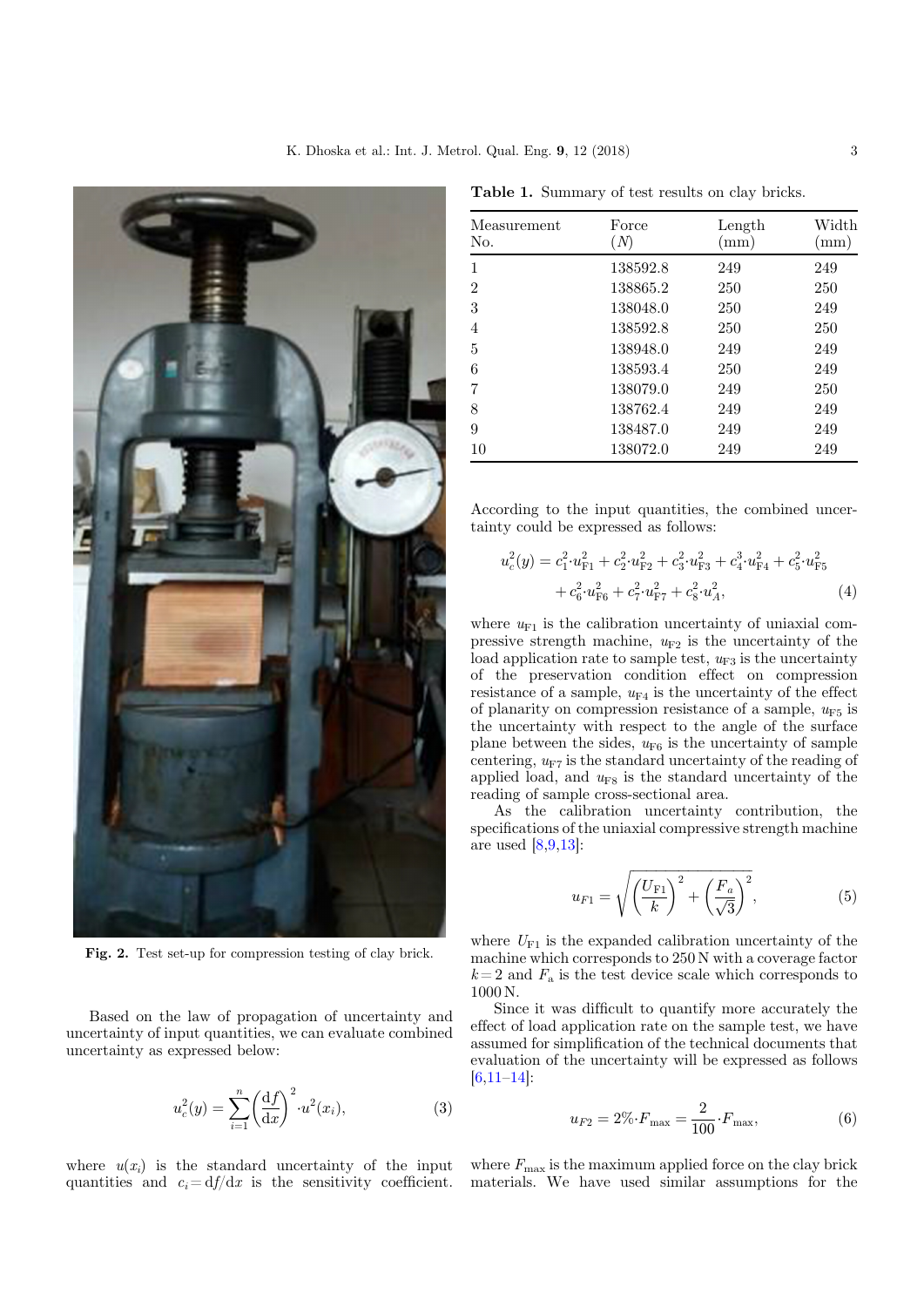| Sources of uncertainties                  | Standard<br>uncertainty, $u_i$ | Probability<br>distribution | Sensitivity<br>coefficient, $c_i$          | Uncertainty<br>$(N/mm^2)$ |
|-------------------------------------------|--------------------------------|-----------------------------|--------------------------------------------|---------------------------|
| Calibration, $u_{F1}$                     | 590.4 [N]                      | Rectangular                 | $1.61 \times 10^{-5}$ [1/mm <sup>2</sup> ] | $9.49 \times 10^{-3}$     |
| Load application rate, $u_{\mathrm{F2}}$  | 2778.9 [N]                     | Rectangular                 | $1.61 \times 10^{-5}$ [1/mm <sup>2</sup> ] | $4.46 \times 10^{-2}$     |
| Preservation condition effect, $u_{F3}$   | 2084.2 [N]                     | Rectangular                 | $1.61 \times 10^{-5}$ [1/mm <sup>2</sup> ] | $3.35 \times 10^{-2}$     |
| Effect of planarity, $u_{\text{F4}}$      | 2084.2 [N]                     | Rectangular                 | $1.61 \times 10^{-5}$ [1/mm <sup>2</sup> ] | $3.35 \times 10^{-2}$     |
| Angle of surface plane, $u_{F5}$          | 138.9 [N]                      | Rectangular                 | $1.61 \times 10^{-5}$ [1/mm <sup>2</sup> ] | $2.23 \times 10^{-3}$     |
| Sample centering, $u_{\text{F6}}$         | 694.7 [N]                      | Rectangular                 | $1.61 \times 10^{-5}$ [1/mm <sup>2</sup> ] | $1.11 \times 10^{-2}$     |
| Reading of applied force, $u_{\text{F7}}$ | $105.1$ [N]                    | Normal                      | $1.61 \times 10^{-5}$ [1/mm <sup>2</sup> ] | $1.69 \times 10^{-3}$     |
| Reading of sample area, $u_A$             | $73.4 \; [\text{mm}^2]$        | Normal                      | $3.59 \times 10^{-5}$ [N/mm <sup>4</sup> ] | $2.64 \times 10^{-3}$     |
| Combined uncertainty $u_c(y)$ , $k=1$     |                                |                             |                                            | $1.39 \times 10^{-1}$     |
| Expanded uncertainty U, $k = 2$           |                                |                             |                                            | $2.78 \times 10^{-1}$     |

Table 2. Sources of uncertainties associated with their values.

evaluation of the other sources of uncertainty which can be expressed as follows:

$$
u_{F3} = 1.5\% \cdot F_{\text{max}} = \frac{1.5}{100} \cdot F_{\text{max}},\tag{7}
$$

$$
u_{F4} = 1.5\% \cdot F_{\text{max}} = \frac{1.5}{100} \cdot F_{\text{max}},\tag{8}
$$

$$
u_{F5} = 0.1\% \cdot F_{\text{max}} = \frac{0.1}{100} \cdot F_{\text{max}},\tag{9}
$$

$$
u_{F6} = 0.5\% \cdot F_{\text{max}} = \frac{0.5}{100} \cdot F_{\text{max}}.\tag{10}
$$

The standard uncertainty due to the reading of indications of applied load is calculated as the standard deviation of the readings of applied loads  $S_{\text{F7}}$ , expressed as follows  $[8,9]$  $[8,9]$  $[8,9]$ :

$$
u_{F7}^2 = \frac{S_{F7}^2}{n} = \frac{\frac{1}{n-1} \sum_{i=1}^n (x_i - x_m)^2}{n},
$$
 (11)

where *n* is a complete set of measurement values,  $x_i$  is the individual measurement value, and  $x_m$  is the arithmetic mean of individual measurements.

The standard uncertainty due to the reading of indications of the sample cross-sectional area  $u_A$  is expressed as follows [\[15](#page-4-0)]:

$$
u_A^2 = x_W^2 \cdot u_L^2 + x_L^2 \cdot u_W^2,\tag{12}
$$

where  $x<sub>W</sub>$  and  $x<sub>L</sub>$  are the reading values of the width and length for the sample cross-sectional area which can be evaluated as follows:

$$
x_W^2 = w_m^2 + \Delta_w^2,\t\t(13)
$$

$$
x_L^2 = l_m^2 + \Delta_l^2,\tag{14}
$$

where  $l_m$  is the mean value of length,  $w_m$  is the mean value of the width,  $\Delta_l$  is the correction from readings of length, and  $\Delta_{\rm w}$  is the correction from readings of width which are  $\Delta_{\rm l} = \Delta_{\rm w} = 0.$ 

The standard uncertainties of the length  $u<sub>L</sub>$  and width  $u<sub>W</sub>$  are evaluated as follows:

$$
u_L^2 = u_l^2 + u_{\Delta l}^2,\tag{15}
$$

$$
u_W^2 = u_w^2 + u_{\Delta w}^2,\tag{16}
$$

where  $u_1$  and  $u_w$  are the standard deviations of the readings of length and width, respectively, and  $u_{\Delta l}$  and  $u_{\Delta w}$  are the relative uncertainties of length and width, respectively, which are  $u_{\Delta l} = u_{\Delta w} = 0.05$  mm.

The final evaluation of equation (12) can be expressed by equation  $(17)$ :

$$
u_A^2 = (w_m + \Delta_w)^2 \cdot (u_l + u_{\Delta l})^2 + (l_m + \Delta_l)^2 \cdot (u_w + u_{\Delta w})^2. \tag{17}
$$

The sensitivity coefficient of the applied force and crosssectional area were calculated from equation [\(1\)](#page-1-0).

In the end, we can evaluate combined standard uncertainties according to equation [\(6\),](#page-2-0) and expanded uncertainty U is obtained through multiplication by coverage factor  $k = 2$ , as expressed in the following equation:

$$
U = k \times u_c(y). \tag{18}
$$

Furthermore, using the above equations, we can summarize in Table 2 all the sources of uncertainties associated with their values.

According to equations [\(1\)](#page-1-0) and (18), the estimated results of the sample stress of uniaxial compressive strength have shown that expanded uncertainty of  $2.23 \text{ N/mm}^2$ (estimated value) was  $0.28 \text{ N/mm}^2$ .

As can be seen, the larger uncertainty components arise from load application rate to sample test, preservation condition effect on compression resistance of a sample, effect of planarity on compression resistance of a sample, and sample centering.